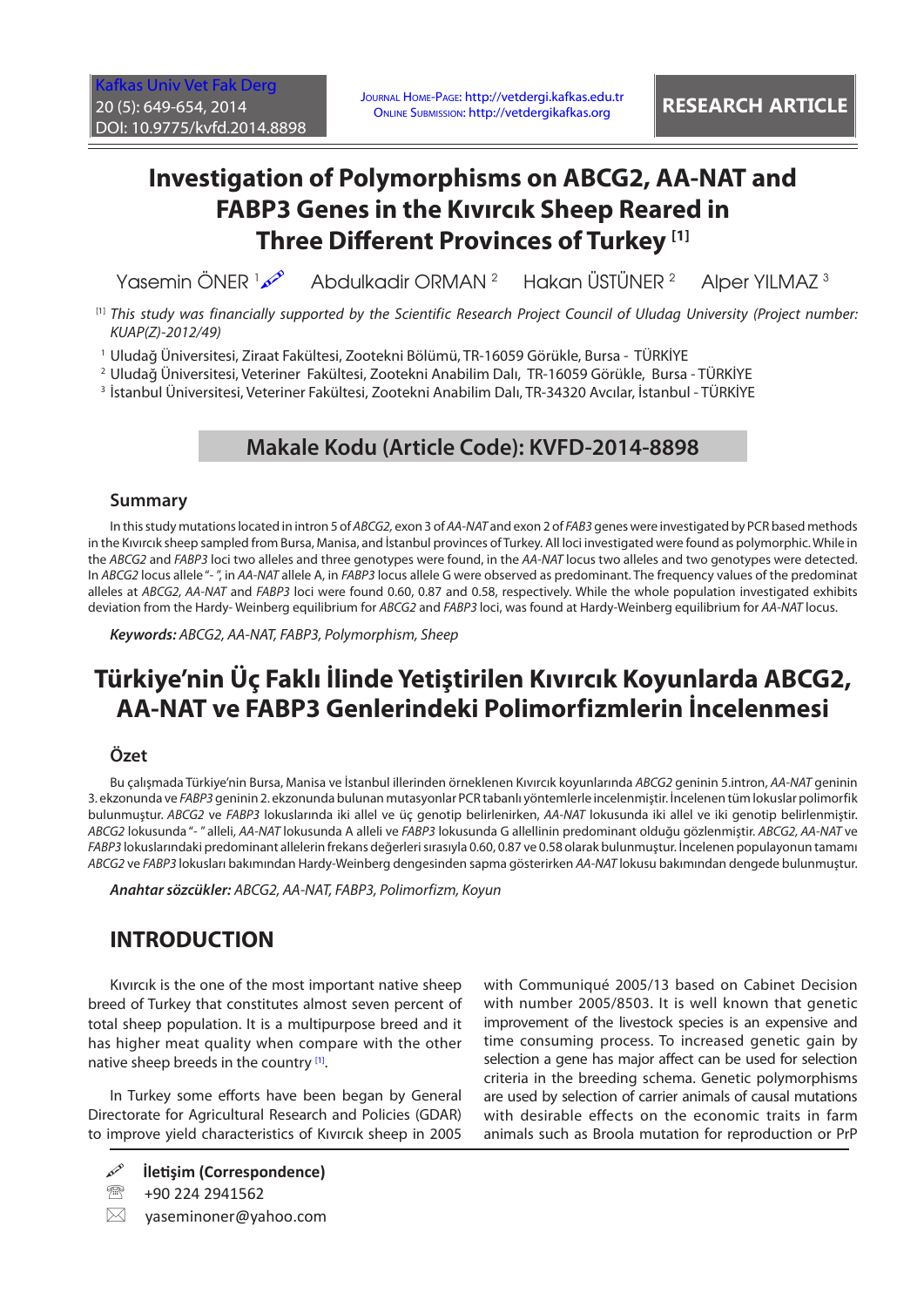gene for scrapie resistant in sheep [\[2\].](#page-4-0) In goat predicted advantage of casein assisted selection over traditional selection based on performance was 18% for protein content  $[3]$ . In Turkey lack of production records is a limiting factor to analyze this kind of associations. On the other hand investigations of allelic frequencies of economically important traits loci have been increased among Turkish native livestock species as cattle, goat and sheep, in recent years [\[4-6\].](#page-4-0) It is assumed that mutations occur on *ABCG2*, *AA-NAT* and *FABP3* genes have effects on some economically important traits and can be thought as molecular markers.

The ATP-binding casette sub-family G member 2 (*ABCG2*) is a member of a protein family responsible for transport of various molecules across cell membranes [\[7,8\]](#page-4-0). *ABCG2* is expressed several tissue including mammary gland and it is reported that the level of expression is elevated in lactation period in some monogastrics, goats and dairy cows  $[9-11]$ . Due to its function and near chromosomal location to an important QTL region effects on milk production traits in cattle [\[12,13\],](#page-4-0) researches have been focused on associations between mutations occur in the *ABCG2* gene and milk production traits. Thus several relationships between mutation located in this gene and milk yield, protein and fat percentage, and somatic cell score (SCC) in dairy cows were revealed [\[14-17\].](#page-4-0) Number of studies carried out in ovine is very limited when compare with studies focused on bovine. Relationships between a microsatellite locus located with *ABCG2* on ovine chromosome 6 and some production traits were highlighted [\[18\].](#page-4-0) In a recent stud[y \[19\]](#page-4-0) mutations in ovine *ABCG2* gene and their relationship with some economically important traits were investigated and 13 SNPs and a single 35 bp insertion/deletion were revealed in different region of the gene. They also reported significant relationship with a  $T\rightarrow C$  transition and protein percentage as well, 35 bp insertion/deletion and SCC.

Arylalkylamine N-acetyltransferase (*AA-NAT*) is an important enzyme in Melatonin (MLT) biosynthesis by acting on serotonin for MLT regulating the animal seasonal breeding  $[20-23]$ . Due to its critical role in melatonin production it has been suggested that genetic mutation of the gene may also important in seasonal reproduction in sheep [\[22\].](#page-4-0) Researches on *AA-NAT* polymorphism have been focused on human [\[24-26\].](#page-4-0) Although *AA-NAT* is very important for animal reproduction, there are a limited number of studies carried out on *AA-NAT* in farm animals. Majority of these studies have been realized on associations between *AA-NAT* gene polymorphisms and meat production traits in cattle [\[27,28\]](#page-4-0). Recently 1142 bp of ovine *AA-NAT* gene has been investigated to reveal mutations occurred in this gene and their relationship with seasonality in Chinese sheep breeds  $^{[22]}$  $^{[22]}$  $^{[22]}$ . The authors reported an A $\rightarrow$ G transition located at exon 3 and important differences in distribution of genotype frequencies among seasonal and non-seasonal sheep breeds  $[22]$ . The GG genotype was higher in nonseasonal breeds while the GA genotype was higher in

seasonal sheep breeds [\[22\]](#page-4-0). Mutations, occur in goat *AA-NAT* gene, were also reported that may be used for improvement of litter size<sup>[23]</sup>.

Fatty acid-binding proteins (FABPs) involve in fatty acid transport from the plasma membrane to the sites of ßoxidation and triacylglycerol or phospholipid synthesis<sup>[29]</sup>. Among FABPs the *FABP3*, also known as Heart FABP (H-FABP), is mainly expressed in cardiac and skeletal muscle [\[30\].](#page-4-0) Fatty acid-binding protein (*FABP*) gene is an important candidate gene for both meat quality and milk product properties as cheese making because of its possible effects on milk fat content [\[31\].](#page-5-0) It is reported that *FABP3* genetic variants affect on intramuscular fat content both sheep and pigs [\[30-32\].](#page-4-0) Ovine *FABP3* gene and its chromosomal location were analyzed at 2002 [\[33\].](#page-5-0) 13 SNPs, one CTC insertion/deletion and a variable polyA tract were detected. Afterward two of these SNPs located in exon 2 and intron 13 were analyzed for association studies and heterozygous genotypes for both SNPs were found related to milk fat content.

Due to their possible affects on economically important traits they can be thought as molecular markers in breeding scheme after verify the associations. In order to realize this kind of selection it should be known frequencies of the molecular marker. This study aimed to investigate distribution of allele frequencies of *ABCG2*, *AA-NAT* and *FABP3* genes in native Kıvırcık Sheep from breeding populations.

### **MATERIAL and METHODS**

The study was approved by the Ethics Committee of Uludag University (UÜHADYEK), (approval date: 10.07.2012; no: 2012-08/5).

In this study 100 animals from Kıvırcık sheep breed investigated for polymorphisms located in *ABCG2* and *FABP3* gene. Due to some analytic problems *AA-NAT* polymorphism was analyzed in 98 sheep. Blood samples were collected from six distinct farms in Bursa (n=30), six distinct farms in Manisa (n=34) and only single farm (this flock was constitute different flocks from Thrace at different time) in İstanbul (n=36) provinces. Total DNA was extracted using a genomic DNA purification kit (K0512, Fermentas, Lithuania) according to the instructions provided in the manual.

While PCR-RFLP analyzes to investigate polymorphisms of *FABP3* [\[33\]](#page-5-0) and *AA NAT* [\[22\]](#page-4-0) loci, PCR was performed to genotyping ABCG2 locus<sup>[\[19\]](#page-4-0)</sup>. Primers and restriction enzymes used in the study are given in *Table 1*[. The restriction fragments were directly analyzed by](#page-2-0)  electrophoresis in 2% and 2.5% agarose gels in 1 TBE buffer, stained with ethidium bromide, and visualized under UV light.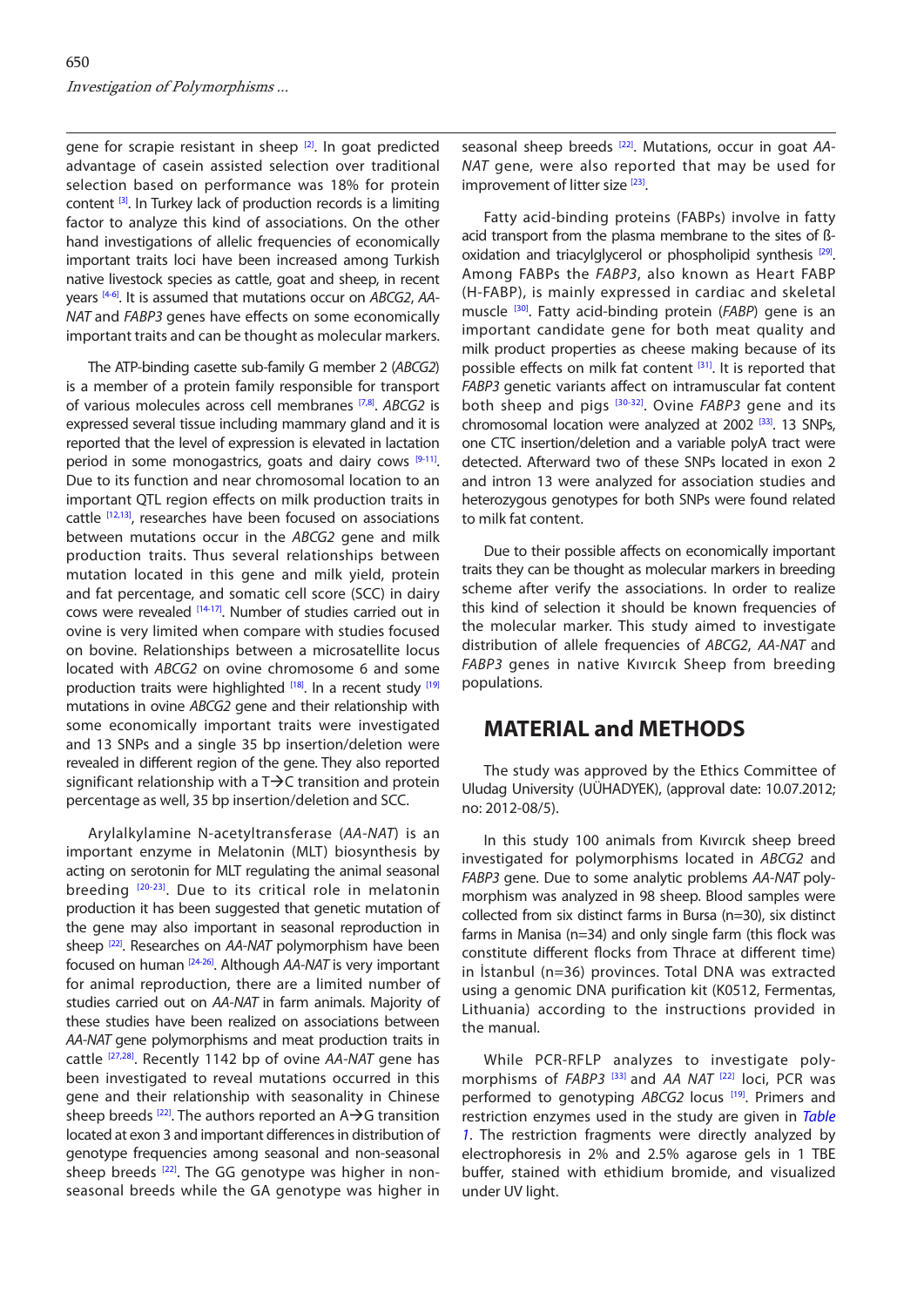<span id="page-2-0"></span>

| <b>Table 1.</b> Primers and restriction enzymes used in the study<br>Tablo 1. Çalışmada kullanılan primerler ve restriksiyon enzimleri |                     |                                                     |          |  |  |  |  |
|----------------------------------------------------------------------------------------------------------------------------------------|---------------------|-----------------------------------------------------|----------|--|--|--|--|
| <b>Genomic</b><br>Locus<br>Primers ( $5' \rightarrow 3'$ )<br><b>Enzymes</b><br><b>Name</b><br><b>Region</b>                           |                     |                                                     |          |  |  |  |  |
| ABCG2                                                                                                                                  | Intron <sub>5</sub> | <b>GCCTCTTCTCCCATACGTC</b><br>AAAC CAGTTGTGGGCTCATC |          |  |  |  |  |
| AA-NAT                                                                                                                                 | Fxon 3              | AGCGTCCACT GCCTGAAAC<br>GGGATGGAAGCCAAACCTC         | Smal     |  |  |  |  |
| FARP3                                                                                                                                  | Fxon 2              | GGTTTTGCTACCAGGCAGGT<br><b>TTCCCTATTCCCCTTCAGGG</b> | $R$ sall |  |  |  |  |

Direct counting was used to estimate genotype and allele frequencies of the genetic variants for all loci. The chi-square test (*χ*2) was used to check whether the populations were in Hardy-Weinberg equilibrium. All calculations and the *χ*2 analyses were carried out using PopGene32 software [34].

| Table 2. Sizes of PCR products and RFLP fragments obtained from<br>electrophoretic analysis<br>Tablo 2. Elektroforetik analizlerden elde edilen PCR ürünleri ile RFLP<br>fragmanlarının büyüklükleri |                                              |                                      |                              |  |  |  |  |  |
|------------------------------------------------------------------------------------------------------------------------------------------------------------------------------------------------------|----------------------------------------------|--------------------------------------|------------------------------|--|--|--|--|--|
| Locus<br><b>Name</b>                                                                                                                                                                                 | <b>PCR Product</b>                           | <b>Allele Size</b>                   | <b>Allele</b><br><b>Name</b> |  |  |  |  |  |
| ABCG2                                                                                                                                                                                                | 267 bp (if deletion                          | $267$ bp                             | $+$                          |  |  |  |  |  |
|                                                                                                                                                                                                      | not present) 232 bp<br>(if deletion present) | $232$ bp                             |                              |  |  |  |  |  |
| AA-NAT                                                                                                                                                                                               |                                              | 255 bp, 371 bp<br>and 516            | A                            |  |  |  |  |  |
|                                                                                                                                                                                                      | $1142$ bp                                    | 183 bp, 255 bp, 333<br>bp and 371 bp | G                            |  |  |  |  |  |
| FABP <sub>3</sub>                                                                                                                                                                                    |                                              | 186, 36 bp                           | A                            |  |  |  |  |  |
|                                                                                                                                                                                                      | $222$ bp                                     | 143, 43, 36 bp                       | G                            |  |  |  |  |  |

and RFLP fragment size of alleles are given in *Table 2* and electroforograms are shown in *Fig. 1*.

### **RESULTS**

Electrophoretic analysis revealed two alleles and three genotypes for *ABCG2* and *FABP3* loci while two alleles and two genotypes detected at the *AA-NAT* locus. PCR products



Allele and genotype frequencies at each locus for each Kıvırcık population from different provinces and overall Kıvırcık population are given in *[Table 3](#page-3-0)*. Observed and expected heterozygosity values for all loci in investigated populations also given in *[Table 4.](#page-3-0)*

> **Fig 1. a-** Electrophoretic image of *AA-NA*T genotype (M: Bio Basic MSM34DNA ladder), **b-** Electrophoretic image of *FABP3* genotype (M:Bio Basic MSM34 DNA ladder), **c-** Electrophoretic image of *ABCG2* genotype (M: Fermentas SM0243, GeneRuler)

> **Şekil 1. a-** *AA-NAT* genotiplerinin elektroforetik görüntüsü (M: Bio Basic MSM34DNA ladder), **b-** *FABP3* genotiplerinin elektroforetik görüntüsü (M:Bio Basic MSM34 DNA ladder)**, c-** *ABCG2* genotiplerinin elektroforetik görüntüsü (M: Fermentas SM0243, GeneRuler)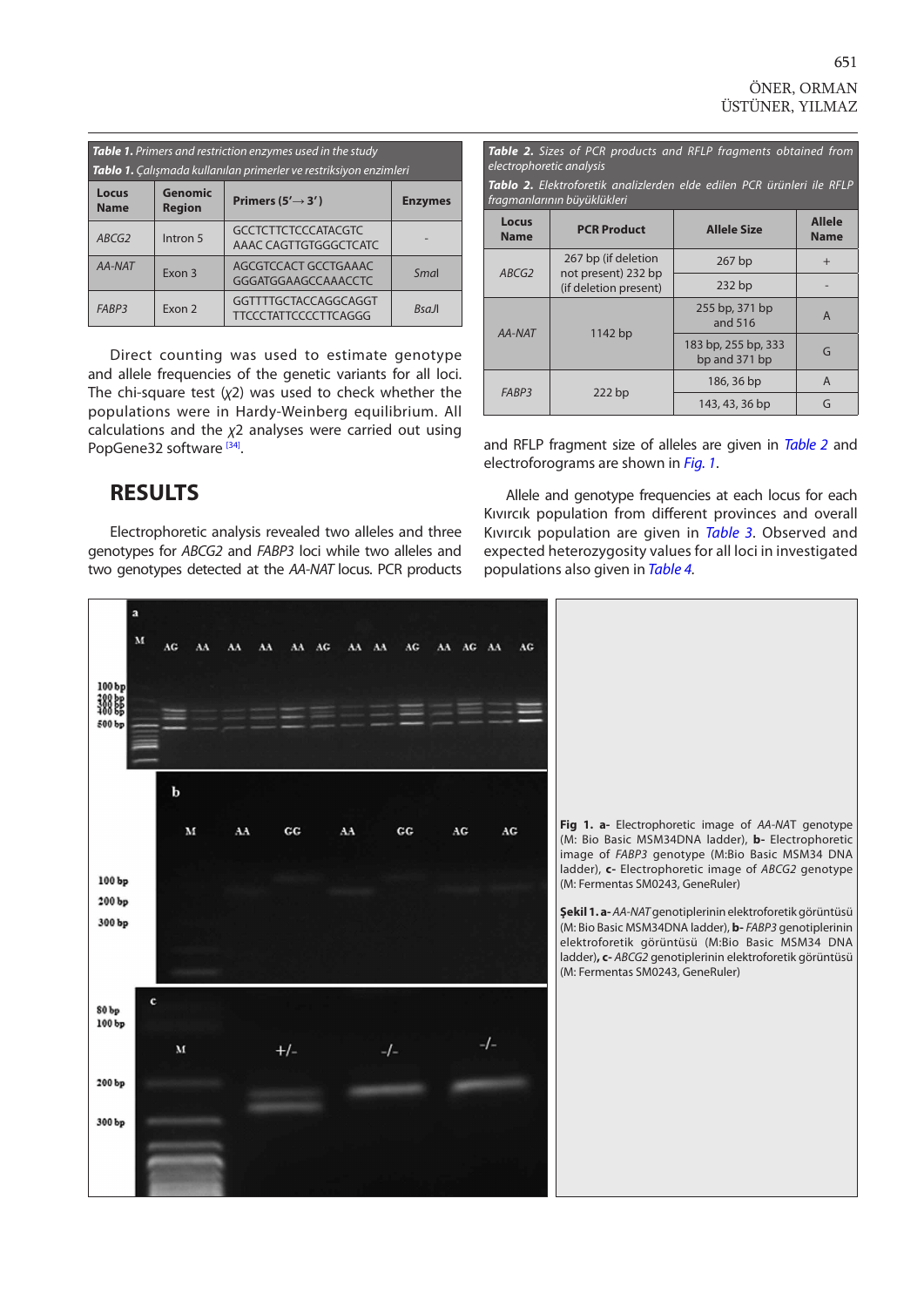<span id="page-3-0"></span>

| <b>Table 3.</b> Distribution of allele and genotype frequencies among populations, overall population and $\chi$ 2 values<br><b>Tablo 3.</b> Populasyonlar arasında, populasyonlar genelinde allel ve genotip frekanslarının dağılımı ile x2 değerleri |                |                  |                                  |                        |         |                              |                        |         |                              |                        |           |                                 |                        |           |
|--------------------------------------------------------------------------------------------------------------------------------------------------------------------------------------------------------------------------------------------------------|----------------|------------------|----------------------------------|------------------------|---------|------------------------------|------------------------|---------|------------------------------|------------------------|-----------|---------------------------------|------------------------|-----------|
| <b>LOCUS</b>                                                                                                                                                                                                                                           | <b>Alleles</b> | <b>Genotypes</b> | <b>KIV-BURSA</b>                 |                        |         | <b>KIV-MANISA</b>            |                        |         | <b>KIV-İSTANBUL</b>          |                        |           | <b>OVERALL</b>                  |                        |           |
|                                                                                                                                                                                                                                                        |                |                  | <b>Genotype</b><br>Freq. $(\% )$ | <b>Allele</b><br>Freq. | $X^2$   | Genotype<br><b>Freq.</b> (%) | <b>Allele</b><br>Freq. | $X^2$   | Genotype<br><b>Freq.</b> (%) | <b>Allele</b><br>Freq. | $x^2$     | <b>Genotype</b><br>Freq. $(\%)$ | <b>Allele</b><br>Freq. | $X^2$     |
| ABCG2                                                                                                                                                                                                                                                  |                | $-/-$            | 50.0                             | 0.65                   | $3.86*$ | 41.7                         | 0.67                   | 0.45    | 35.3                         | 0.5                    | $6.19*$   | 42.0                            | 0.60                   | $5.34*$   |
|                                                                                                                                                                                                                                                        | $+$            | $+/-$            | 30.0                             | 0.35                   |         | 50.0                         | 0.33                   |         | 29.4                         | 0.5                    |           | 37.0                            | 0.40                   |           |
|                                                                                                                                                                                                                                                        |                | $+/+$            | 20.0                             |                        |         | 8.3                          |                        |         | 35.3                         |                        |           | 21.0                            |                        |           |
| AA-NAT                                                                                                                                                                                                                                                 | $\overline{A}$ | AA               | 79.3                             | 0.90                   | 0.32    | 80.0                         | 0.90                   | 0.37    | 64.7                         | 0.82                   | 1.41      | 74.5                            | 0.87                   | 2.00      |
|                                                                                                                                                                                                                                                        | G              | AG               | 20.7                             | 0.10                   |         | 20.0                         | 0.10                   |         | 35.3                         | 0.18                   |           | 25.5                            | 0.13                   |           |
| FABP3                                                                                                                                                                                                                                                  | $\overline{A}$ | AA               | 23.4                             | 0.40                   | 3.13    | 19.0                         | 0.33                   | $5.49*$ | 47.0                         | 0.53                   | $20.63**$ | 30.0                            | 0.42                   | $26.27**$ |
|                                                                                                                                                                                                                                                        | G              | AG               | 33.3                             | 0.60                   |         | 28.0                         | 0.67                   |         | 11.8                         | 0.47                   |           | 24.0                            | 0.58                   |           |
|                                                                                                                                                                                                                                                        |                | GG               | 43.3                             |                        |         | 53.0                         |                        |         | 42.2                         |                        |           | 46.0                            |                        |           |
| * significant, P<0.05; ** significant, P<0.01                                                                                                                                                                                                          |                |                  |                                  |                        |         |                              |                        |         |                              |                        |           |                                 |                        |           |

| Table 4. Observed and expected heterozygosity values for all loci in investigated populations<br>Tablo 4. İncelenen populasyonlardaki beklenen ve gözlenen heterozigotluk değerleri |                  |                |                   |         |                     |                |                |                |  |  |
|-------------------------------------------------------------------------------------------------------------------------------------------------------------------------------------|------------------|----------------|-------------------|---------|---------------------|----------------|----------------|----------------|--|--|
| <b>LOCUS</b>                                                                                                                                                                        | <b>KIV-BURSA</b> |                | <b>KIV-MANISA</b> |         | <b>KIV-İSTANBUL</b> |                | <b>OVERALL</b> |                |  |  |
|                                                                                                                                                                                     | <b>Obs-Het</b>   | <b>Exp-Het</b> | Obs-Het           | Exp-Het | <b>Obs-Het</b>      | <b>Exp-Het</b> | <b>Obs-Het</b> | <b>Exp-Het</b> |  |  |
| ABCG2                                                                                                                                                                               | 0.3000           | 0.4627         | 0.5000            | 0.4507  | 0.2941              | 0.5075         | 0.3700         | 0.4804         |  |  |
| AA-NAT                                                                                                                                                                              | 0.2069           | 0.1887         | 0.2000            | 0.1826  | 0.3529              | 0.2950         | 0.2551         | 0.2237         |  |  |
| FABP <sub>3</sub>                                                                                                                                                                   | 0.3333           | 0.4881         | 0.2778            | 0.4507  | 0.1176              | 0.5057         | 0.2400         | 0.4896         |  |  |

## **DISCUSSION**

All loci investigated were found as polymorphic in Kıvırcık population. There are few number of studies carried out with these mutations investigated in the present study [\[19,22](#page-4-0)[,31-33](#page-5-0)]. Allelic frequencies obtained from analysis are not consistence with the previous studies carried out for *ABCG2* [\[19\]](#page-4-0) while frequency distributions of the *FABP3* and *AA-NAT* alleles are found similar to those of some Spanish sheep breeds and Chinese seasonal reproduction breeds, respectively [\[22,](#page-4-0)[33\]](#page-5-0). For *FABP3* locus the G allele was also found as predominant majority of breeds investigated and frequencies of A allele was ranged from 1 (in Mouflon) and 0.26 (in Raza Aragonesa) [\[33\]](#page-5-0). The authors suggested that the wild allele of the *FABP3* locus investigated could be A allele and a subsequent mutation followed by selection may have increased the frequency of the G allele in domestic sheep breeds  $[33]$ . In the later study of the same authors heterozygous genotypes for this mutation was found related to milk fat content and it seems as a candidate gene for the marker assisted selection studies [\[19\]](#page-4-0).

At *ABCG2* locus the "–" allele was found as predominant and its frequency differed from 0.50-0.65 in the present study and for all over the population it was found as 0.60 *(Table 3)*. On the contrary the "+"allele was found as predominant in a previous study  $[19]$ . Otherwise they found to be related the "–" allele and higher SCC. The high frequency of this allele is an unfavorable event in Kıvırcık breeding populations.

In the case of *AA-NAT* it can be said that our findings are concordance with the results obtained from Chinese sheep breeds  $[22]$ . The study carried out in these Chinese sheep breeds revealed that frequencies of the *AA-NAT*-G are higher in non-seasonal reproduction breeds while found quite lower in the seasonal reproduction breeds [\[22\].](#page-4-0) It is well known that Turkish sheep breeds are generally seasonal reproduction breeds thus in our study G allele frequencies showed quite low. On the other hand G allele frequency obtained Kıvırcık populations was lower than allelic frequency of G allele frequencies obtained Chinese seasonal reproduction breeds. In the present study we are not found any heterozygous genotypes for this locus which may a negative situation when the locus is needed for marker assisted selection.

Furthermore chi-square test (*χ*2) revealed that allelic frequencies in *ABCG2* loci Kıvırcık populations from Bursa and İstanbul are in disequilibrium (*P*<0.05) and in the *FABP3* locus Kıvırcık- Manisa (*P*<0.05) and Kıvırcık- İstanbul the frequencies are also in disequilibrium (*P*<0.01). It should be kept in mind that these populations are breeding populations and there may strong selection pressures across populations and this situation probably due to selection acting on these loci in these populations, which are being selected for milk production or resistance to mastitis.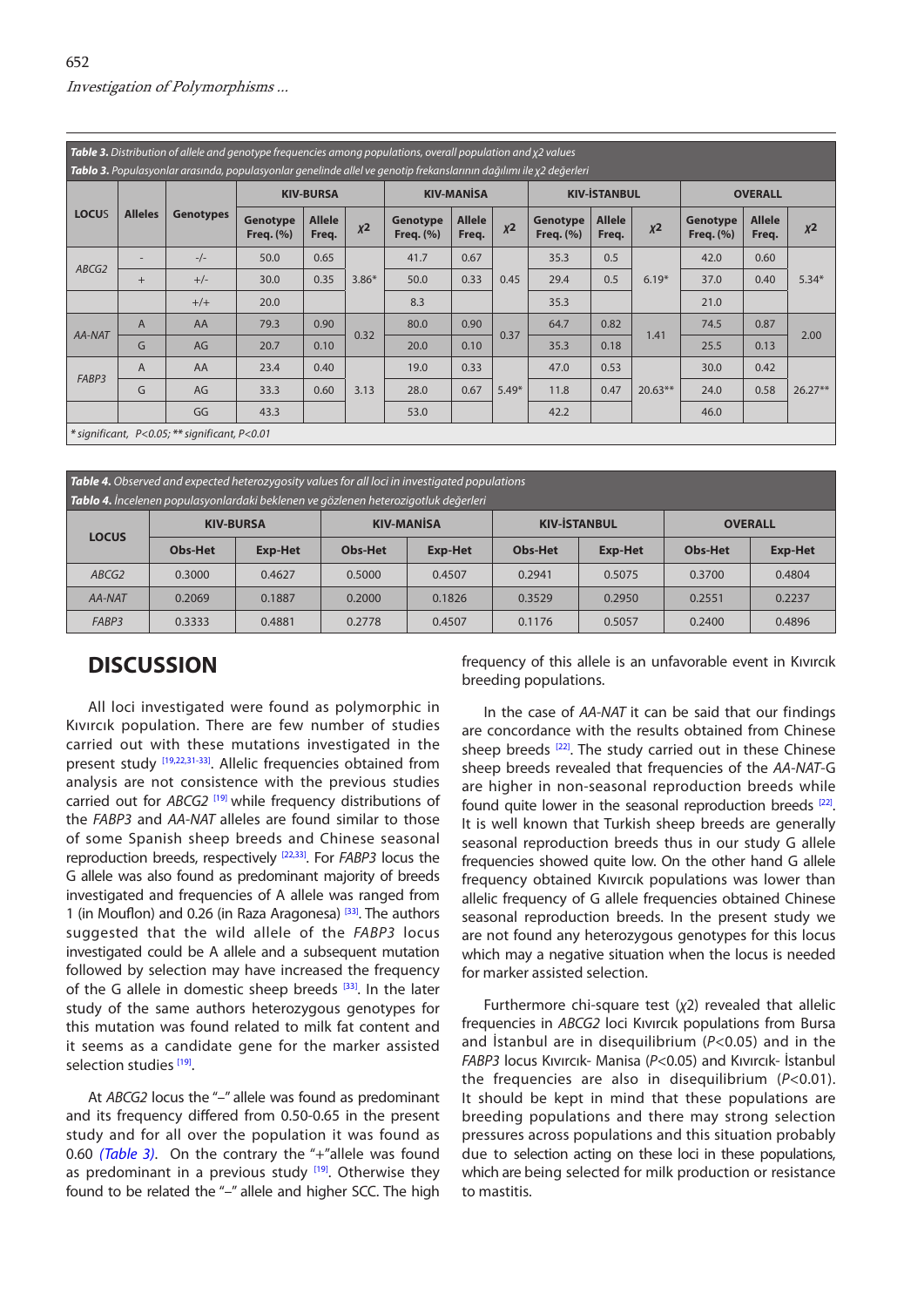<span id="page-4-0"></span>Genetic improvement of the livestock species is an expensive and time consuming process. Instead of or beside of classical selection methods for economically important traits they may be used genes have major effect on the traits for selection criteria. Kıvırcık is one of the most important sheep breed in animal production of Turkey. Molecular markers may be used in studies on genetic improvement of Kıvırcık sheep breed when efforts are continued in this field. Studies should be increased to reveal genetic structure of this breed for genes affect on economically important traits. On the other hand frequencies of these kinds of genes investigated routinely and further investigations should be carried out to ensure the relationships with the genes and the traits.

#### **Acknowledgements**

We acknowledge General Directorate for Agricultural Research and Policies (GDAR) and Dr. Bekir ANKARALI, who supplied animal materials for the study.

#### **REFERENCES**

**1. Ekiz B, Yılmaz A, Özcan M, Kaptan C, Hanoğlu H, Erdoğan İ,** Yalcintan H: Carcass measurements and meat quality of Turkish Merino, Ramlic, Kivircik, Chios and Imroz lambs raised under an intensive production system. *Meat Sci,* 82, 64-70, 2009.

**2. Barillet F:**Genetic improvement for dairy production in sheep and goats. *Small Rumin Res,* 70*, 60-75, 2007.*

**3. Sanchez A, Ilahi H, Manfredi E, Serradilla JM:** Potential benefit from using the αs1 casein genotype information in a selection scheme for dairy goats. *J Anim Breed Genet*, 122, 21-29, 2005.

**4. Şahin E, Karslı T, Elmacı C, Balcıoğlu MS:** Beta-lactoglobulin gene [types in Turkish fat-tailed sheep breeds.](http://vetdergi.kafkas.edu.tr/extdocs/2011_6/1031-1033.pdf) *Kafkas Univ Vet Fak Derg*, 17 (6): 1031-1033, 2011.

**5. Korkmaz Ağaoğlu O, Çınar Kul B, Akyüz B, Elmaz O, Özcelik Metin M, Saatçi M, Ertuğrul O:** Identification of β-lactoglobulin gene SacII polymorphism in Honamli, Hair and Saanen goat breeds reared in Burdur vicinity. *[Kafkas Univ Vet Fak Derg](http://vetdergi.kafkas.edu.tr/extdocs/2012_3/385-388.pdf)*, 18 (3): 385-388, 2012.

**6. Korkmaz Ağaoğlu O, Akyüz B:** Growth hormone gene polymorphism in four cattle breeds in Turkey. *Kafkas Univ Vet Fak Derg*,19 (3): 419-422, [2013. DOI: 10.9775/kvfd.2012.7961](http://vetdergi.kafkas.edu.tr/extdocs/2013_3/419-422.pdf)

**7. Higgins CF:** ABC transporters: from microorganisms to man. *Annu Rev Cell Biol*, 8, 67-113, 1992.

**8. Klein I, Sarkadi B, Varadi A:** An inventory of the human ABC proteins. *Biochim Biophys Acta*, 61461 (2): 237-262, 1999.

**9. Jonker JW, Merino G, Musters S, van Herwaarden AE, Bolscher E, Wagenaar E, Mesman E, Dale TC, Schinkel AH:** The breast cancer resistance protein BCRP(ABCG2) concentrates drugs and carcinogenic xenotoxins into milk. *Nat Med*, 11,127-129, 2005.

**10. Wu HJ, Luo J, Wu N, Matand K, Zhang LJ, Han XF, Yang BJ:** Cloning, sequence and functional analysis of goat ATP binding cassette transporter G2 (ABCG2). *Mol Biotechnol*, 39 (1): 21-27, 2008.

**11. Mani O, Sorensen MT, Sejrsen K, Bruckmaier RM, Albrecht C:** Differential expression and localization of lipid transporters in the bovine mammary gland during the pregnancy-lactation cycle. *J Dairy Sci*, 92 (8): 3744-3756, 2009.

**12. Ron M, Kliger D, Feldmesser E, Seroussi E, Ezra E, Weller JI:** Multiple QTL analysis of bovine chromosome 6 in the Israeli Holstein population by a daughter design. *Genetics*, 159, 727-735, 2001.

**13. Olsen HG, Lien S, Gautier M, Nilsen H, Roseth A, Berg PR, Sundsaasen KK, Svendsen M, Meuwissen T:** Mapping of a milk production quantitative trait locus to a 420-kb region on bovine chromosome 6. *Genetics*, 169, 275-283, 2005.

**14. Cohen-Zinder M, Seroussi E, Larkin DM, Loor JJ, Everts-van der Wind A, Lee JH, Drackley JK, Band MR, Hernandez AG, Shani M, Lewin HA, Weller JI, Ron M:** Identification of a missense mutation in the bovine ABCG2 gene with a major effect on the QTL on chromosome 6 affecting milk yield and composition in Holstein cattle. *Genome Res*, 15 (7): 936- 944, 2005.

**15. Olsen HG, Nilsen H, Hayes B, Berg PR, Svendsen M, Lien S, Meuwissen T:** Genetic support for a quantitative trait nucleotide in the ABCG2 gene affecting milk composition of dairy cattle. *BMC Genet*, 8, 32, 2007. DOI: 10.1186/1471-2156-8-32

**16. Komisarek J, Dorynek Z:** Effect of ABCG2, PPARGC1A, OLR1 and SCD1 gene polymorphism on estimated breeding values for functional and production traits in Polish Holstein-Friesian bulls. *J Appl Genet*, 50 (2): 125-132, 2009.

**17. Yue W, Fang X, Zhang C, Pang Y, Xu H, Gu C, Shao R, Lei C, Chen H:** Two novel SNPs of the ABCG2 gene and its associations with milk traits in Chinese Holsteins. *Mol Biol Rep*, 38 (5): 2927-2932, 2011.

**18. Duncan EJ, Dodds KG, Henry HM, Thompson MP, Phua SH:** Cloning, mapping and association studies of the ovine ABCG2 gene with facial eczema disease in sheep. *Anim Genet*, 38 (2): 126-131, 2007.

**19. Árnyasi M, Komlósi I, Kent MP, Czeglédi L, Gulyás G, Jávor A:** Investigation of polymorphisms and association of the ABCG2 gene with milk production traits in sheep. *Livestock Sci*, 154 (1-3): 64-68, 2013.

**20. Ganguly S, Coon SL, Klein DC:** Control of melatonin synthesis in the mammalian pineal gland: the critical role of serotonin acetylation. *Cell Tissue Res*, 309 (1): 127-137, 2002.

**21. Park OK, Yoo KY, Lee CH, Choi JH, Hwang IK, Park JH, Kwon YG, Kim YM, Won MH:** Arylalkylamine N-acetyltransferase (AANAT) is expressed in astrocytes and melatonin treatment maintains AANAT in the gerbil hippocampus induced by transient cerebral ischemia. *J Neurol Sci*, 294 (1-2): 7-17, 2010.

**22. Ding-ping B, Cheng-jiang Y, Yu-lin C:** Association between AA-NAT gene polymorphism and reproductive performance in sheep. *Electron J Biotechnol*, 15 (2): 15, 2012.

**23. Mingxing C, Yan Y, Pingqing WU, Huiguo Y, Geng H, Jianguo Y, Qianqian T, Tao F, Guiling C, Dongwei H, Ran D, Qiuyue L, Ning L:** Polymorphism of AA-NAT gene and its relationship with litter size of Jining Grey goat of China. *Anim Sci Paper Rep*, 31 (1): 15-26, 2013.

**24. Pereira DS, Pedrazzoli M, Koike BV, Louzada FM, Benedito-Silva AA, Lopez AR, Tufik S:** The G619A Aa-nat gene polymorphism does not contribute to sleep time variation in the Brazilian population. *Behav Genet*, 37 (4): 637-638, 2007.

**25. Wang H, Wu ZH, Zhuang QY, Fei Q, Zhang JG, Liu Y, Wang YP, Ding YZ, Qiu GX:** Association study of tryptophan hydroxylase 1 and arylalkylamine N-acetyltransferase polymorphisms with adolescent idiopathic scoliosis in Han Chinese. *Spine*, 33 (20): 2199-2203, 2008.

**26. Soria V, Martínez-Amorós E, Escaramís G, Valero J, Crespo JM, Gutiérrez-Zotes A, Bayés M, Martorell L, Vilella E, Estivill X, Menchón JM, Gratacòs M, Urretavizcaya M:** Resequencing and association analysis of arylalkylamine N-acetyltransferase (AANAT) gene and its contribution to major depression susceptibility. *J Pineal Res*, 49 (1): 35- 44, 2010.

**27. Dunner S, Sevane N, García D, Valentini A, Williams JL, Mangin B, Cañón J, Levéziel H, GeMQual Consortium:** Association of genes involved in carcass and meat quality traits in fifteen European bovine breeds. *Livest Sci*, 154, 34-44, 2013.

**28. Sevane N, Armstrong E, Wiener P, Pong Wong R, Dunner S:** Polymorphisms in twelve candidate genes are associated with growth, muscle lipid profile and meat quality traits in eleven European cattle breeds. *Mol Biol Rep*, 2014. DOI: 10.1007/s11033-014-3343-y

**29. Veerkamp JH, Maatman RGHJ:** Cytoplasmic fatty acid binding proteins: Their structure and genes. *Prog Lipid Res*, 34, 17-52, 1995.

**30. Gerbens F, van Erp A J, Harders F L, Verburg FJ, Meuwissen TH, Veerkamp JH, te Pas MF:** Effect of genetic variants of the heart fatty